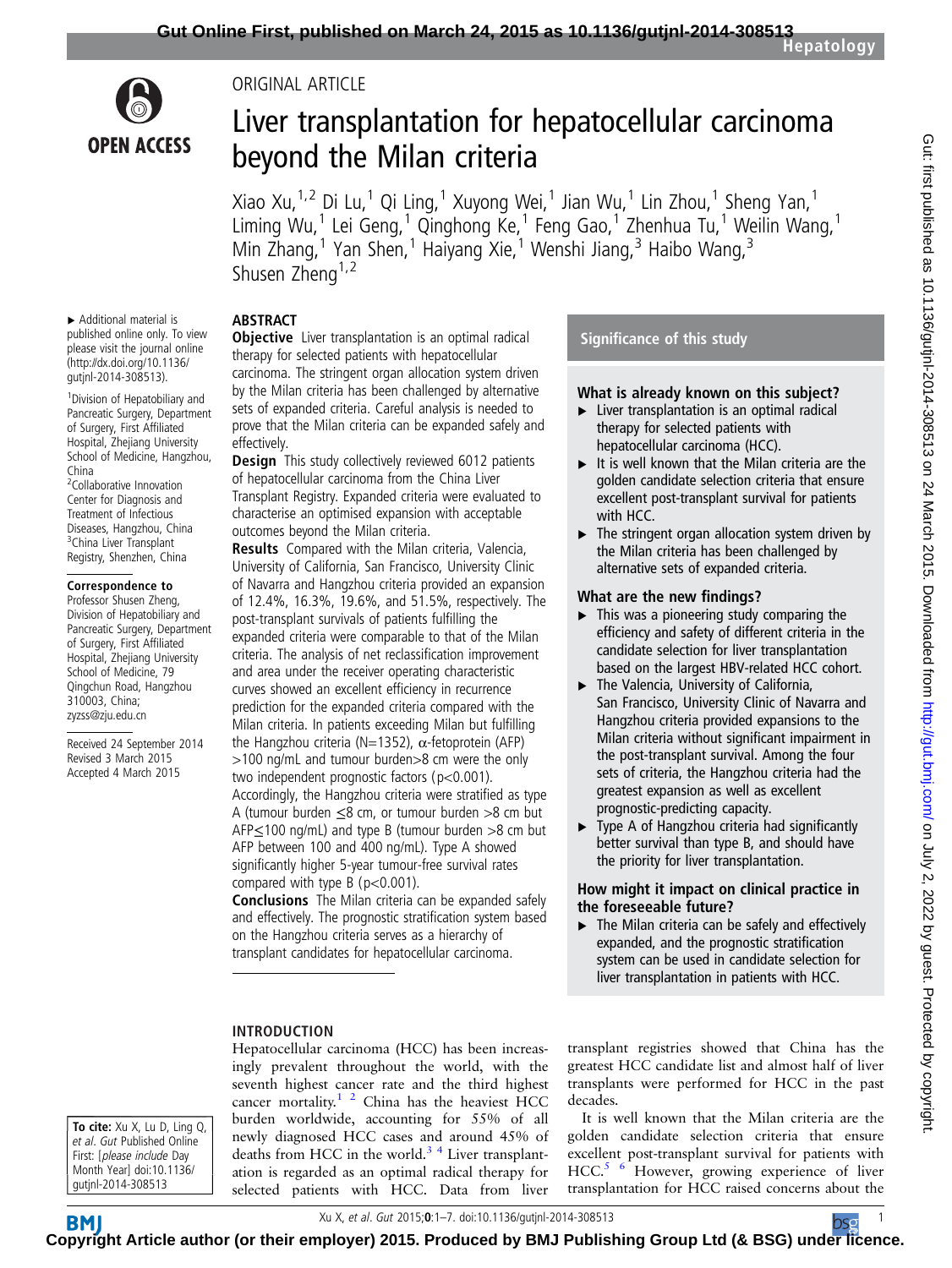Milan criteria as being too restrictive and far from satisfying the increasing candidate list, particularly in China.<sup>[7](#page-6-0)</sup> Therefore, careful expansion to the Milan criteria has been proposed, including the University of California, San Francisco (UCSF), $\frac{8}{3}$  $\frac{8}{3}$  $\frac{8}{3}$ University Clinic of Navarra (CUN),<sup>[9](#page-6-0)</sup> Valencia<sup>[10](#page-6-0)</sup> and Hangzhou criteria $11$  (see online supplemental table S1). These alternative sets of criteria imply that the Milan criteria can be expanded. However, there are debates on whether such expansions are appropriate and which criteria to use.<sup>[12](#page-6-0)</sup>

In this study, we collectively reviewed 6012 patients with HCC undergoing liver transplantation from the China Liver Transplant Registry (CLTR). It is the third largest liver transplant database in the world. Based on this large HCC patient cohort undergoing transplantation, the present study aimed to characterise an ideal candidate selecting system beyond the Milan criteria.

## PATIENTS AND METHODS

#### Patients and data

The patient cohorts derived from the ongoing CLTR database. Until 31 December 2012, the CLTR covered a total of 23 805 cases of liver transplantation. The subject selection process is depicted in figure 1. This study excluded patients with incomplete follow-up, missing essential data for analysis (tumour size, number, differentiation grade, α-fetoprotein (AFP)) or vascular invasion according to radiological criteria, and had 6554 patients available for analysis. Finally, after excluding those patients with perioperative mortality (<30 days, N=542), altogether 6012 patients were studied. The major causes of deaths included haemorrhage, infection, graft failure and multiple organ dysfunction syndromes. All of them were histologically confirmed by postoperative pathological examination in the participating centres. The donor-to-recipient arrangements all conformed to the principle of ABO compatibility. Patients should be excluded for liver transplantation as long as extrahepatic metastasis and vascular invasion were detected before the operation, except for some transplants performed on patients with predetected vascular invasion in the 1990s and early 20th century. Among the 6012 patients, 5393 were men and 619 women. The age of the patients ranged from 18 to 74 years (mean,  $50.3 \pm 8.7$  years). Most of the patients (91.2%, N=5483) were hepatitis B surface antigen (HBsAg) positive. Liver cirrhosis was present in 86.2% (N=5185) of the patients. There were 794 (13.2%) patients receiving salvage liver transplantation due

to tumour recurrence after hepatectomy. Before transplantation, 1813 patients (30.2%) received transcatheter arterial chemoembolisation and 270 patients (4.5%) underwent radiofrequency ablation. The radiological information was acquired from the latest CT or MRI examination before liver transplantation.

Catalogued data included demographics, preoperative serum AFP level, morphological features (cirrhosis, tumour size, number of nodules), the model for end-stage liver diseases score, HBsAg positivity, tumour, node, metastases (TNM) grade (Union for International Cancer Control), adjuvant tumour therapy, donor origin, tumour differentiation grades (based on Edmondson–Steiner grading $13$ ) and vascular invasion (according to post-transplant pathology), tumour recurrence and patient survival. For tumour morphological features (according to the imaging), CLTR compares the pathological results and imaging findings to ensure the reliability of data. If obvious differences were present in a certain case, it should not be enrolled for analysis. This study randomly selected 200 patients from the whole cohort for the comparisons of tumour size and number between imaging and post-transplant pathology, which is shown in online supplemental figure S1.

The radiological diagnostic modality was mainly based on CT and MRI. The pretransplant imaging protocol included US every week, CT or MRI every four weeks since a patient's first appearance in the waiting list. Those who progressed into late stage (eg, extrahepatic metastasis and vascular invasion) during the waiting time were excluded from the candidate list.

#### Statistical analysis

Endpoints for the current analysis were patient death or tumour recurrence. Overall and tumour-free survival rates were calculated using the Kaplan–Meier method. Log-rank test was used to perform the univariate analysis, and Cox proportional hazard regression models were used for multivariate analysis. Those variables, which were found to be significant in univariate analysis, were further enrolled in the multivariate analysis. Net reclassification improvement (NRI) was estimated to compare the efficiency of risk reclassification for tumour recurrence.<sup>[14](#page-6-0)</sup> The area under the receiver operating characteristic curve (AUROC) value was calculated for the discriminatory ability of each set of criteria.[15](#page-6-0) A multivariate Cox model was built comprising all the five criteria as covariates. By removing a certain set of criteria individually from the full model, its independent contribution was evaluated in regards to the changes in likelihood ratio test

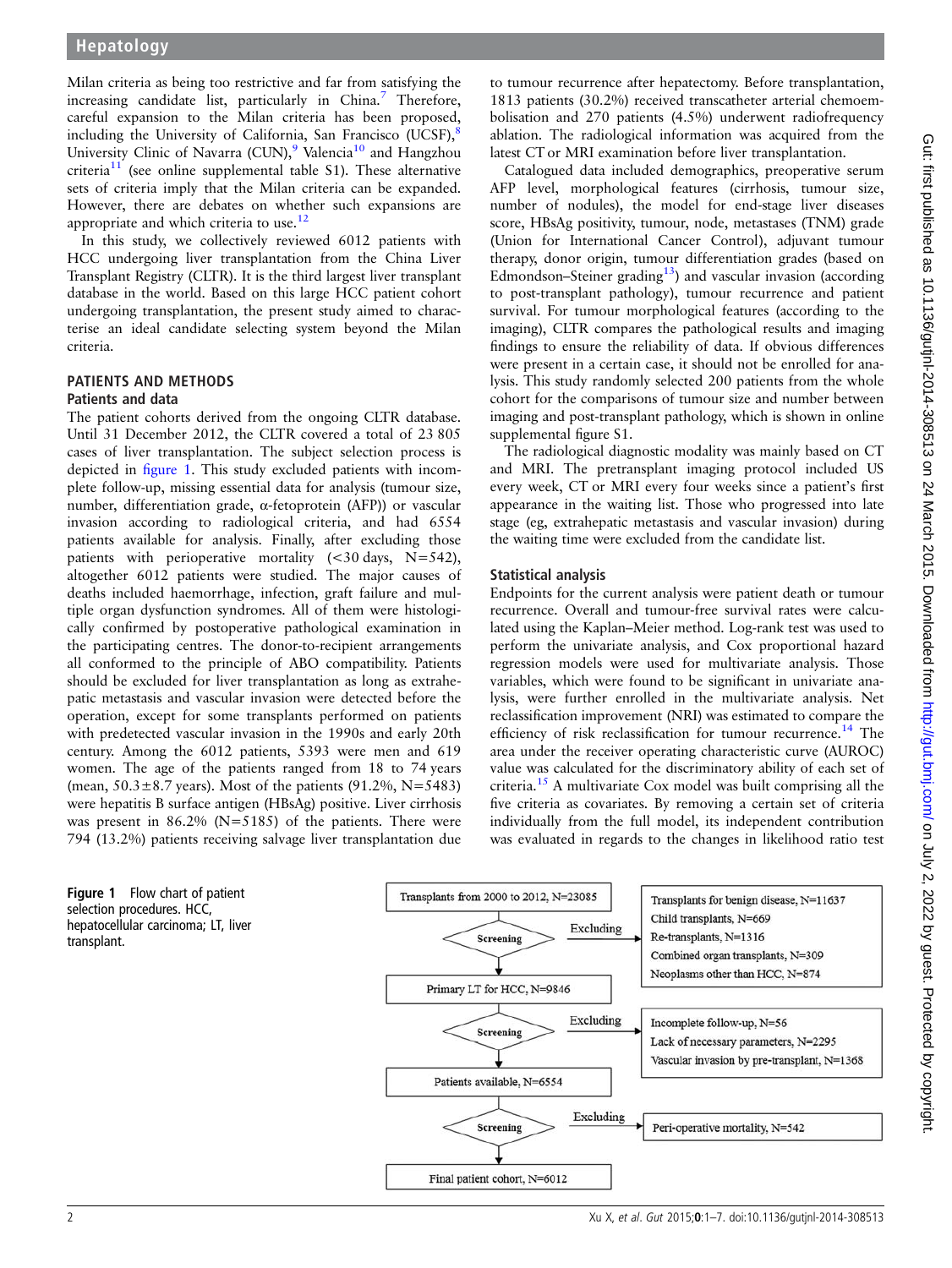(LRT)  $\chi^2$  and Akaike information criterion (AIC) value.<sup>16</sup> <sup>17</sup> Higher LRT  $\chi^2$  indicates higher homogeneity in the prognosis for patients in the same category.<sup>[18](#page-6-0)</sup> When the AIC value is lower, the model is more accurate and informative.<sup>[19](#page-6-0)</sup> A p value  $\leq 0.05$ was considered statistically significant. The statistical measurements were performed using the SAS, V.8.0 (SAS Institute, Cary, North Carolina, USA) software program.

#### RESULTS

#### Evaluation of the Milan criteria

The median follow-up length is 31.9 months (ranging from 3.0 to 154.4 months). In the 6012 patients,  $43.7\%$  (N=2626) fulfilled the Milan criteria. The 1-year, 3-year, 5-year and 10-year tumour-free survival for patients fulfilling and exceeding the Milan criteria were 87.3%, 77.0%, 73.0% and 53.0% vs 67.7%, 46.8%, 39.5% and 24.3% (p<0.001, fi[gure 2](#page-3-0) and online supplemental table S2). In the 3386 patients exceeding the Milan criteria, 2255 patients (66.6%) did not have tumour recurrence during the 5-year follow-up.

#### Expansion to the Milan criteria

Compared to the Milan criteria, the Valencia, UCSF, CUN and Hangzhou criteria provided an expansion of 12.4% (N=325), 16.3% (N=429), 19.6% (N=516) and 51.5% (N=1352), respectively (fi[gure 3A](#page-4-0)). The tumour-free survival rates of the patients fulfilling the expanded criteria were comparable to those of the Milan criteria ( $p > 0.05$ ). And similar to the Milan criteria, patients fulfilling the Valencia, UCSF, CUN and Hangzhou criteria had significantly better overall and tumourfree survival compared with those exceeding the corresponding criteria (p<0.001, fi[gure 2](#page-3-0) and online supplementary table S2). For the patient cohort including those with perioperative mortality, the results are shown in online supplementary figure S2 and table S3.

#### Prognostic power of different set of criteria

Tables were constructed for the net reclassification of patients according to different criteria (see online supplemental table S4). As compared with the Milan criteria, all the four expanded criteria improved the efficiency of risk reclassification in regards to the 5-year tumour recurrence ( $p < 0.01$ ).

Plots for the time-dependent NRI value are depicted in fi[gure 3](#page-4-0)B. During the entire course of 5-year follow-up, the Valencia, UCSF, CUN and Hangzhou criteria all maintained a positive improvement compared with the Milan criteria. Among the four expanded criteria, the improvement referring to the Hangzhou criteria was marked in the first two years following liver transplantation.

The time-dependent AUROC curves are depicted in fi[gure 3C](#page-4-0). During the entire course of 5-year follow-up, the Valencia, UCSF, CUN and Hangzhou criteria all maintained higher AUROC values than the Milan criteria. The Hangzhou criteria were distinguished among these criteria in the first two years after transplantation.

According to the model built comprising all the five set of criteria, removing the Hangzhou criteria resulted in the greatest loss in the LRT  $\chi^2$ , as well as the greatest increase in the AIC value ([table 1\)](#page-4-0). It indicated that the Hangzhou criteria made the largest contribution to the full model regarding the prognostic ability.

#### Exceeding the Milan criteria

In patients exceeding the Milan criteria ( $N=3386$ ), univariate analysis identified younger age (≤50 years), liver cirrhosis, poor differentiation, tumour TNM stage (III or worse), tumour burden (the largest diameter of single tumour or the cumulative tumour diameters of multiple tumours, >8 cm), vascular invasion, elevated serum AFP (>400 ng/mL) and transplants before 2005 as the risk factors for tumour recurrence (see online supplementary table S5). If taken as a single parameter and entered into multifactor Cox regression (relevant variables being excluded), 'exceeding the Hangzhou criteria' turned out to be an independent risk factor for tumour recurrence in patients exceeding the Milan criteria [\(table 2](#page-4-0)). The 1-year, 3-year, 5-year and 10-year overall survival rates for the patients exceeding the Milan criteria but fulfilling the Hangzhou criteria (N=1352) and those exceeding the Hangzhou criteria (N=2034) were 89.5%, 70.8%, 62.4% and 52.9% vs 73.0%, 42.9%, 32.8% and 22.3%, respectively ( $p < 0.001$ ). And the 1-year, 3-year, 5-year and 10-year tumour-free survival rates were 81.6%, 64.3%, 56.5% and 37.2% vs 58.2%, 35.1%, 28.2% and 16.3%, respectively (p<0.001, fi[gure 4](#page-5-0)).

#### Exceeding the Milan but fulfilling the Hangzhou criteria

In those patients exceeding the Milan criteria but fulfilling the Hangzhou criteria (N=1352), both the univariate and multivariate analyses showed that AFP >100 ng/dL and tumour size >8 cm were the only two independent risk factors for tumour recurrence [\(table 3](#page-5-0) and online supplemental table S6). These patients were accordingly divided into subsets I (AFP ≤100 ng/ mL or tumour burden  $\leq 8$  cm, N=1201) and II (AFP >100 ng/ mL and tumour burden >8 cm, N=151). The 1-year, 3-year and 5-year tumour-free survival rates for patients in subsets I and II were 83.1%, 67.0% and 59.8% vs 71.3%, 47.8% and 38.8%, respectively ( $p < 0.001$ , fi[gure 5](#page-5-0)A). Both subsets exhibited significantly greater prognosis compared with those patients exceeding the Hangzhou criteria (see online supplemental table S7).

#### The stratification of the Hangzhou criteria: A and B

This study then stratified the Hangzhou criteria as type A (tumour burden ≤8 cm regardless of AFP and differentiation, or tumour burden >8 cm but AFP ≤100 ng/mL and well-moderate differentiation, N=3827) and type B (tumour burden >8 cm but AFP between 100 and 400 ng/mL and well-moderate differentiation, N=151), as illustrated in online supplemental figure S3.

The 1-year, 3-year and 5-year tumour-free survival rates were 86.1%, 74.4% and 69.5% vs 71.3%, 47.8% and 38.8% for types A and B, respectively (p<0.001). Patients of both types had significantly improved prognosis compared with those exceeding the Hangzhou criteria (fi[gure 5](#page-5-0)B).

#### **DISCUSSION**

The Milan criteria represent a milestone in the development of liver transplantation. The implementation of this set of criteria in the United Network for Organ Sharing system proved it successful in the assignment of listing priority for patients with HCC.<sup>[20](#page-6-0)</sup> However, concerns remained that the restrictive prerequisites might discard a substantial number of patients who could otherwise have done well after transplantation. In particular in China, around 40% of donor livers are allocated to HCC recipients. If strictly adhered to the Milan criteria, only 43.8% of patients in this study would have the opportunity of transplantation. Meanwhile, in those patients exceeding the Milan criteria, there were still two-thirds of patients who did not have tumour recurrence during the 5-year follow-up. Current organ allocation policies based on the Milan criteria do not adapt to the development of liver transplantation.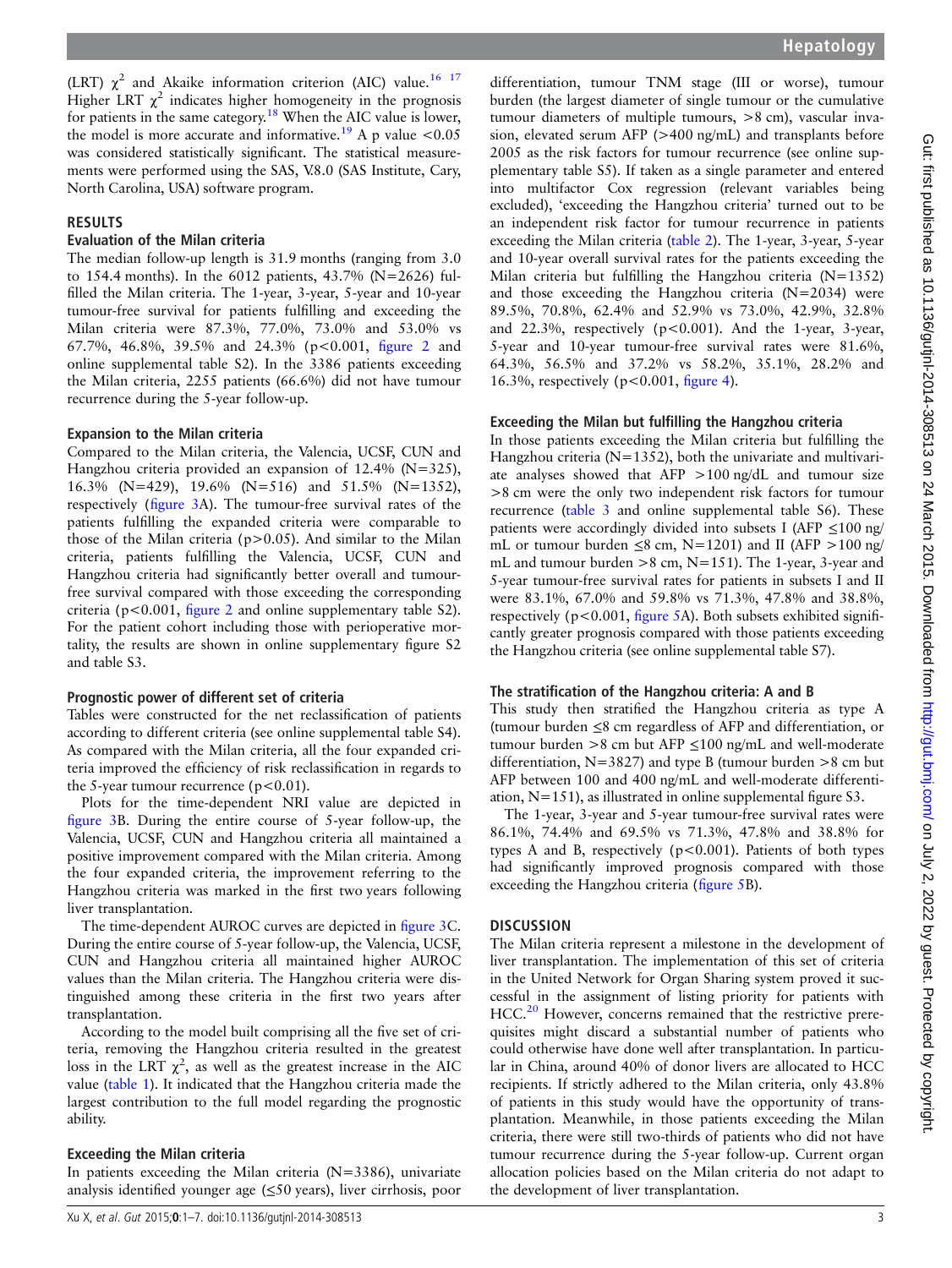<span id="page-3-0"></span>

Figure 2 Survival curves for different criteria (N=6012). The overall and tumour-free survival curves for (A) the Valencia criteria, (B) University of California, San Francisco (UCSF) criteria, (C) University Clinic of Navarra (CUN) criteria and (D) Hangzhou criteria.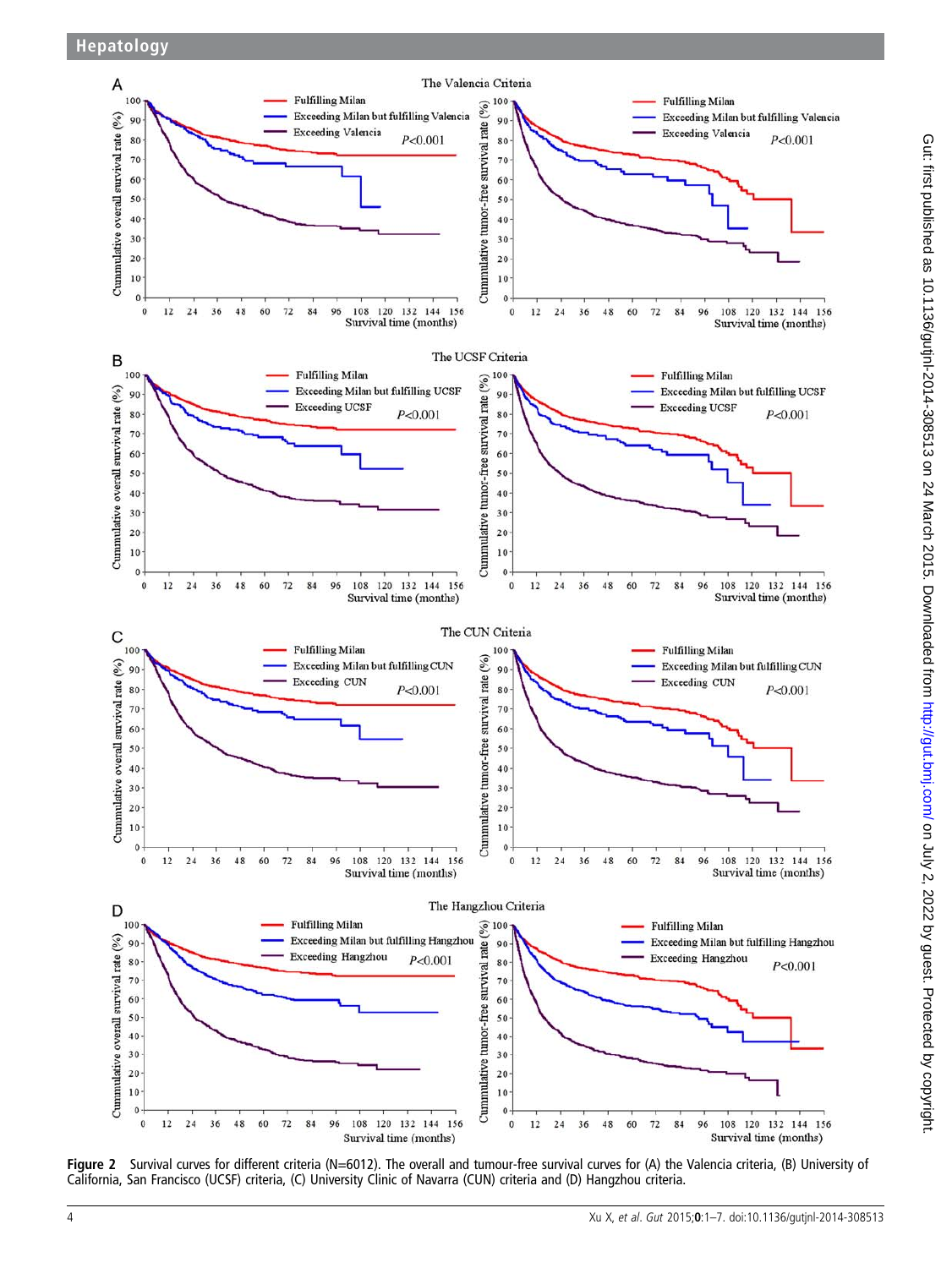<span id="page-4-0"></span>

Figure 3 The comparison of different criteria. (A) Increase in the number of eligible hepatocellular carcinoma transplant candidates compared with the Milan criteria (N=6012); (B) The time-dependent net reclassification improvement (NRI) curves for different criteria in reference to post-transplant recurrence. Patients censored before the endpoints for analysis were excluded. (C) The time-dependent area under the receiver operating characteristic curve (AUROC) value for different criteria according to death or tumour recurrence. Patients censored before the endpoints for analysis were excluded. CUN, University Clinic of Navarra criteria; UCSF, University of California, San Francisco criteria.

Promisingly, recent studies have defined subsets of patients exceeding the Milan criteria but still with equivalent outcomes. Four well-known expanded criteria derived from these studies were included in this study. As shown in figure 3A, the different expanded criteria provided an extremely wide variety of increased numbers of eligible candidates, up to one half by the Hangzhou criteria. On the other hand, the overall and tumourfree survivals of patients fulfilling the Valencia, UCSF, CUN and Hangzhou criteria were comparable to those of the Milan criteria (see online supplementary table S2). Volk et al's study<sup>21</sup> demonstrated that a threshold of 61% at 5-year overall survival was demanded to assess the validity of expansion to the Milan criteria, at least in the USA. In our study, the 5-year overall survival rate was 62% or higher for the newly recruited subsets by

the expanded criteria. The results indicated that the Milan criteria can be expanded.

Although the post-transplant survival is acceptable for the expanded criteria, we still observed decrease in the survival rates for the patients exceeding Milan but fulfilling the expanded criteria compared with those fulfilling Milan. It is a different matter whether those newly recruited patients by the expanded criteria are still good enough to be considered for liver transplant. For our part, a tumour-free survival of >80% and >55% at 1 and 5 years (in the expansion to the Milan criteria), respectively, is acceptable. Therefore, the patients exceeding Milan but fulfilling the expanded criteria may still be appropriate for liver transplant, particularly in China, which bears the greatest HCC burden worldwide.

|                  | <b>Table 1</b> Performance of different criteria in the multivariate Cox |
|------------------|--------------------------------------------------------------------------|
| regression model |                                                                          |

|                       | LRT $\chi^2$<br>(p value) | Loss<br>in $\chi^2$ | <b>AIC</b> | <b>Changes</b><br>in AIC |  |  |
|-----------------------|---------------------------|---------------------|------------|--------------------------|--|--|
| Full model            | 765.4 (< 0.001)           |                     | 33 413.2   |                          |  |  |
| <b>Removing Milan</b> | 759.9 (< 0.001)           | $-5.5$              | 33 416.6   | 3.4                      |  |  |
| Removing Valencia     | 765.4 (< 0.001)           | 5.5                 | 33 411.2   | $-5.4$                   |  |  |
| <b>Removing UCSF</b>  | 764.7 (< 0.001)           | $-0.7$              | 33 411.8   | 0.6                      |  |  |
| <b>Removing CUN</b>   | $761.3$ (<0.001)          | $-3.4$              | 33 415.3   | 3.5                      |  |  |
| Removing<br>Hangzhou  | $303.6$ (<0.001)          | $-154.7$            | 33 570.0   | 154.7                    |  |  |

A multivariate Cox model was built comprising all five sets of criteria as covariates. By reducing a certain set of criteria individually from the whole model, its independent contribution was evaluated in regards to the changes in LRT  $\chi^2$  and AIC value.

AIC, Akaike information criterion; CUN, University Clinic of Navarra; LRT, likelihood ratio test; UCSF, University of California, San Francisco.

| <b>Table 2</b> Risk factors for tumour recurrence in patients exceeding |
|-------------------------------------------------------------------------|
| the Milan criteria by multivariate Cox regression $(N=3386)$            |

| <b>Variables</b>     | Group                           | N            | B       | <b>Relative</b><br>risk | 95% CI           | p Value |
|----------------------|---------------------------------|--------------|---------|-------------------------|------------------|---------|
| Age (years)          | >50                             | 1704         | $-0.25$ | 0.78                    | $0.65$ to $0.93$ | 0.004   |
| Cirrhosis            | $< 50*$<br>Negative             | 1682<br>509  | 0.10    | 1.11                    | 0.92 to 1.35     | 0.30    |
| Year of              | Positive*<br>$<$ 2005           | 2877<br>447  | 0.36    | 1.47                    | 1.08 to 2.04     | 0.07    |
| transplant           | 2005-2010<br>$>2010*$           | 2214<br>725  | 0.19    | 1.21                    | 0.97 to 1.87     |         |
| Hangzhou<br>criteria | <b>Fulfilling</b><br>Exceeding* | 1352<br>2034 | $-0.67$ | 0.51                    | $0.43$ to $0.60$ | < 0.001 |

\*Reference group.

HBsAg, hepatitis B surface antigen.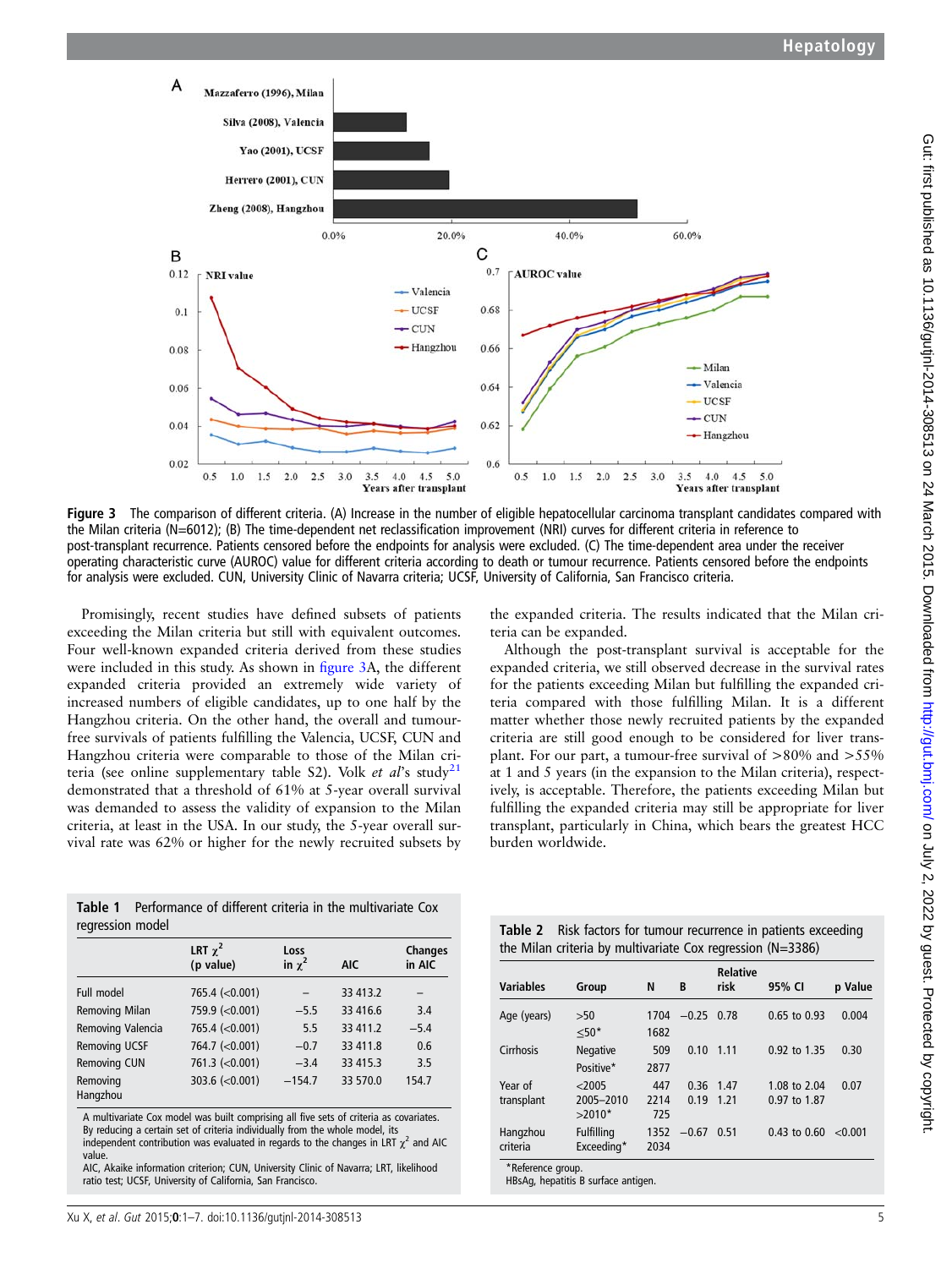<span id="page-5-0"></span>

Figure 4 Tumour-free survival curves for patients exceeding the Milan criteria. In patients exceeding the Milan criteria, those fulfilling the Hangzhou criteria had significantly improved tumour-free survival compared with those exceeding it  $(p<0.001)$ .

| Table 3 Risk factors for tumour recurrence in patients exceeding        |
|-------------------------------------------------------------------------|
| the Milan criteria but fulfilling the Hangzhou criteria by multivariate |
| Cox regression $(N=1352)$                                               |

|                                                  |                                 |                   |                    | <b>Relative</b> |                                  |         |
|--------------------------------------------------|---------------------------------|-------------------|--------------------|-----------------|----------------------------------|---------|
| <b>Variables</b>                                 | Group                           | N                 | B                  | risk            | 95% CI                           | p Value |
| Tumour burden<br>(cm)                            | $5 - 8$<br>$>8*$                | 977<br>375        | $-0.62$ 0.54       |                 | $0.38$ to 0.76 < 0.001           |         |
| $AFP$ (ng/mL)                                    | < 100<br>$100 - 400$<br>$>400*$ | 781<br>280<br>291 | $-1.11$<br>$-0.61$ | 0.33<br>0.54    | $0.23$ to $0.48$<br>0.36 to 0.82 | < 0.001 |
| Year of<br>transplant                            | $<$ 2005<br>2005-2010<br>>2010  | 181<br>849<br>322 | 0.68<br>0.66       | 1.99<br>1.91    | 0.83 to 4.77<br>1.09 to 3.51     | 0.11    |
| *Reference group.<br>AFP, $\alpha$ -fetoprotein. |                                 |                   |                    |                 |                                  |         |

To provide more evidence to support the expanded criteria, this study then employed the method of NRI analysis, which was proposed by Pencina et al in  $2008<sup>14</sup>$  Focusing on the patients exceeding the Milan but fulfilling the expanded criteria, NRI reflects the general changes in the prognostic-classificating



Figure 5 Survival analysis of the subgroup study based on the Hangzhou criteria. (A) Tumour-free survival curves of different subsets of patients exceeding the Milan but fulfilling Hangzhou criteria. Subset I: tumour burden  $\leq 8$  cm or  $\alpha$ -fetoprotein (AFP)  $\leq 100$  ng/mL; subset II: tumour burden  $>8$  cm but AFP between 100 and 400 ng/mL. Subset I had significantly better prognosis than Subset II ( $p<0.001$ ). (B) The tumour-free survival curves for the stratified Hangzhou criteria. The Hangzhou criteria were stratified into (1) type A: tumour burden ≤8 cm or AFP ≤100 ng/mL; (2) type B: tumour burden >8 cm but AFP between 100 and 400 ng/mL. Type A had significantly better prognosis than type B (p<0.001). Both types A and B had significantly improved prognosis compared with those patients exceeding the Hangzhou criteria (p<0.001).

efficiency when switching from the Milan criteria to the other. This novel statistical method has presently been applied in sur-vival analysis for medical research.<sup>[22 23](#page-6-0)</sup> As shown in online supplementary table S4, the expanded criteria significantly improved the risk reclassification compared with the Milan criteria, indicating that performing transplants on patients exceeding the Milan but fulfilling the expanded criteria brought benefits to the general outcome. Furthermore, if we take the Hangzhou criteria for an instance, 'exceeding the Hangzhou criteria' (considered as a variable) was the independent prognostic factor for tumour recurrence in patients exceeding the Milan criteria. It implied that patients exceeding Milan but fulfilling Hangzhou criteria could achieve a relatively better prognosis. In addition, according to the time-dependent NRI and AUROC curves, the Hangzhou criteria had a distinguished prognostic value in the early years after transplants (<2 years) compared with the other criteria. Meanwhile, now we are trying to improve the long-term posttransplant survival using various ways such as adjuvant chemotherapy, immunotherapy and molecular targeted therapy (sorafenib). Anti-HBV therapy is also of vital importance for the prevention of tumour recurrence. However, considering the shortage of organ sources, more evidence is needed for the choice of selecting criteria in clinical practice.

In patients exceeding the Milan criteria but fulfilling the Hangzhou criteria, we further stratified subgroups to help select the optimal candidates. We found that AFP ≤100 ng/mL and tumour burden ≤8 cm were the only two independent prognostic factors, and the AFP value ≤100 ng/mL was of great value in discriminating those with promising outcomes (table 3 and online supplemental table S6). As shown in figure 5B and online supplementary table S7, the Hangzhou criteria were subsequently stratified as type A (tumour burden  $\leq 8$  cm, or tumour burden  $>8$  cm but with AFP  $\leq 100$  ng/mL and well-moderate differentiation) and B (tumour burden >8 cm but AFP between 100 and 400 ng/mL and well-moderate differentiation). In regards to the post-transplant survival of patients in the different types, it is reliable to select type A as the optimal candidate for transplantation. As for the patients in type B, whether neoadjuvant and post-transplant adjuvant therapy would help them achieve acceptable outcomes needs further investigation. On the other hand, considering the relatively poor prognosis as well as the shortage of organ source, Hangzhou B could be regarded as a relative contraindication for liver transplantation.